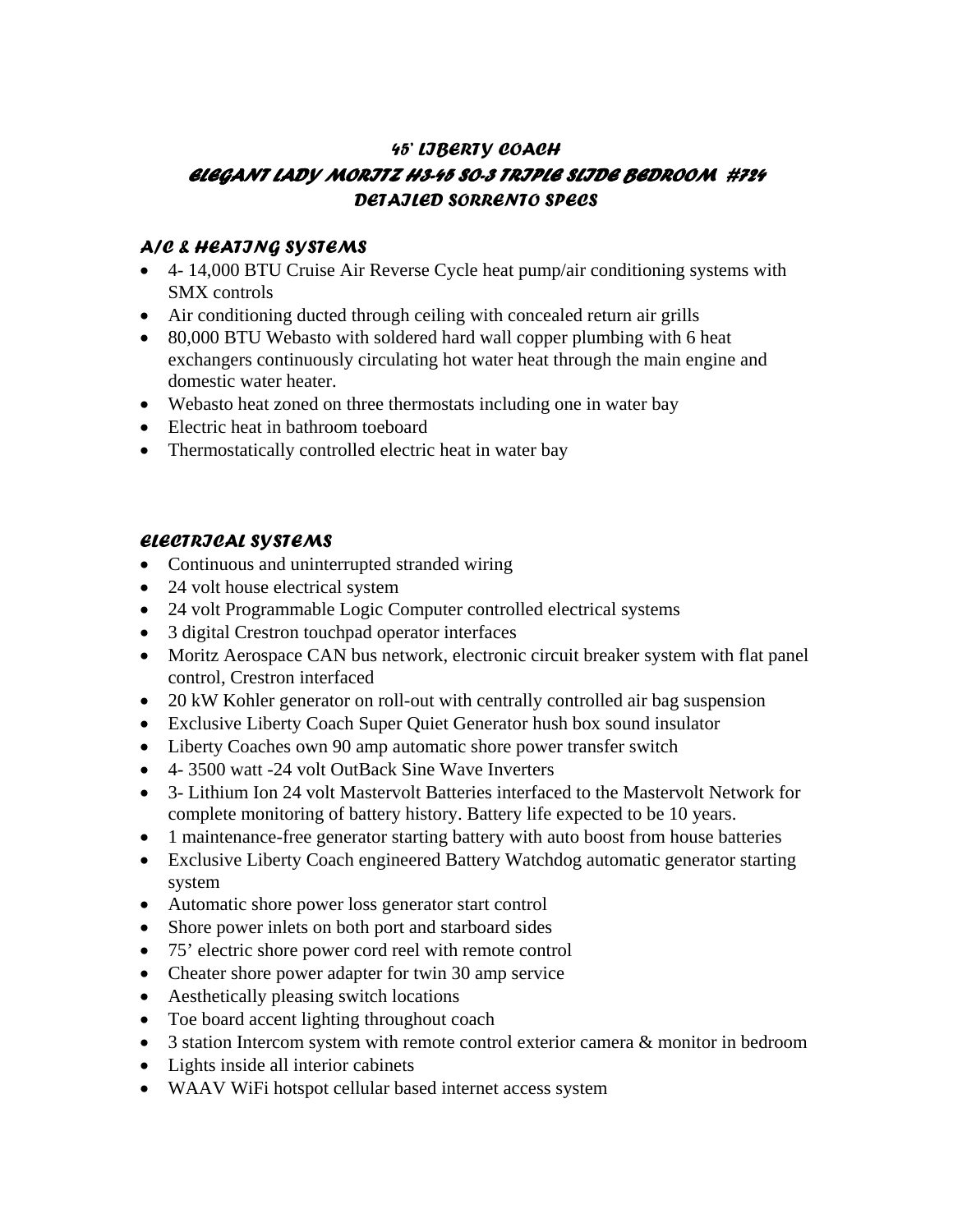# *Page 2 - 45' ELEGANT LADY SORRENTO EDITION SPECS*

# *AUDIO/VISUAL SYSTEMS*

- 42" LED/LCD display with tuner in living room on roll down mechanism and 32" LED/LCD television in bedroom. Entire coach wired and configured for component HD
- 16x16 Knox HD component audio/video switch controlled via Crestron
- Bose Lifestyle 48 DVD/CD, FM/AM with Dolby Pro-Logic Surround sound system in living room and bedroom
- Crestron remote control system on 3 touch screens and 1 RF touch screen remote, and 2 8" WiFi remote which controls:
	- 1. Bedroom and Living room audio/video, and satellite systems
	- 2. Awning
	- 3. All lighting
	- 4. Mechanical systems such as generator, Heat/AC, and electric locks
	- 5. Dash panel interfaced to back up camera
	- 6. Outdoor temperature with humidity display on all panels
	- 7. Webasto heat thermostats
- 40 channel high output Cobra 29 LTD Classic CB radio with remote external speaker
- Kenwood/Garmin navigation system that includes a 6" color screen, which displays the AM/FM, Sirius satellite radio and Blue Tooth connectivity
- Lower bay entertainment center: 46" LED/LCD Flat Screen TV, Marantz 110 volt stereo, larger refrigerator, storage drawers and phone jack
- Additional compartment stereo speakers on drivers side
- TracStar in-motion DSS Satellite System with 2 HD DVR receivers, dome painted to match
- Concord electric TV antenna with 2 HD local broadcast tuners

# *WATER SYSTEMS*

- 189 gallon polished stainless steel fresh water tank
- 189 gallon aluminum holding tank with polished stainless front
- Enclosed water compartment with decorator laminate
- Holding tank compartment side walls and floor polished
- Hot & Cold water faucet in water tank compartment with hand sprayer
- Cold water hose connection in holding tank compartment for wash down and sewer hose clean-up
- $\bullet$  Entire fresh water system,  $\frac{1}{2}$ " ID tubing for constant pressure and volume in all areas
- Lacquer coated polished copper plumbing in holding tank bay
- 20 gallon electric water heater with main eng. heat exchanger & winterization bypass
- Auto fresh water tank fill while connected to city water supply
- Fresh water & holding tank monitors at forward overhead, driver & passenger side water bays
- City water inlet on both sides
- Air operated gray water by-pass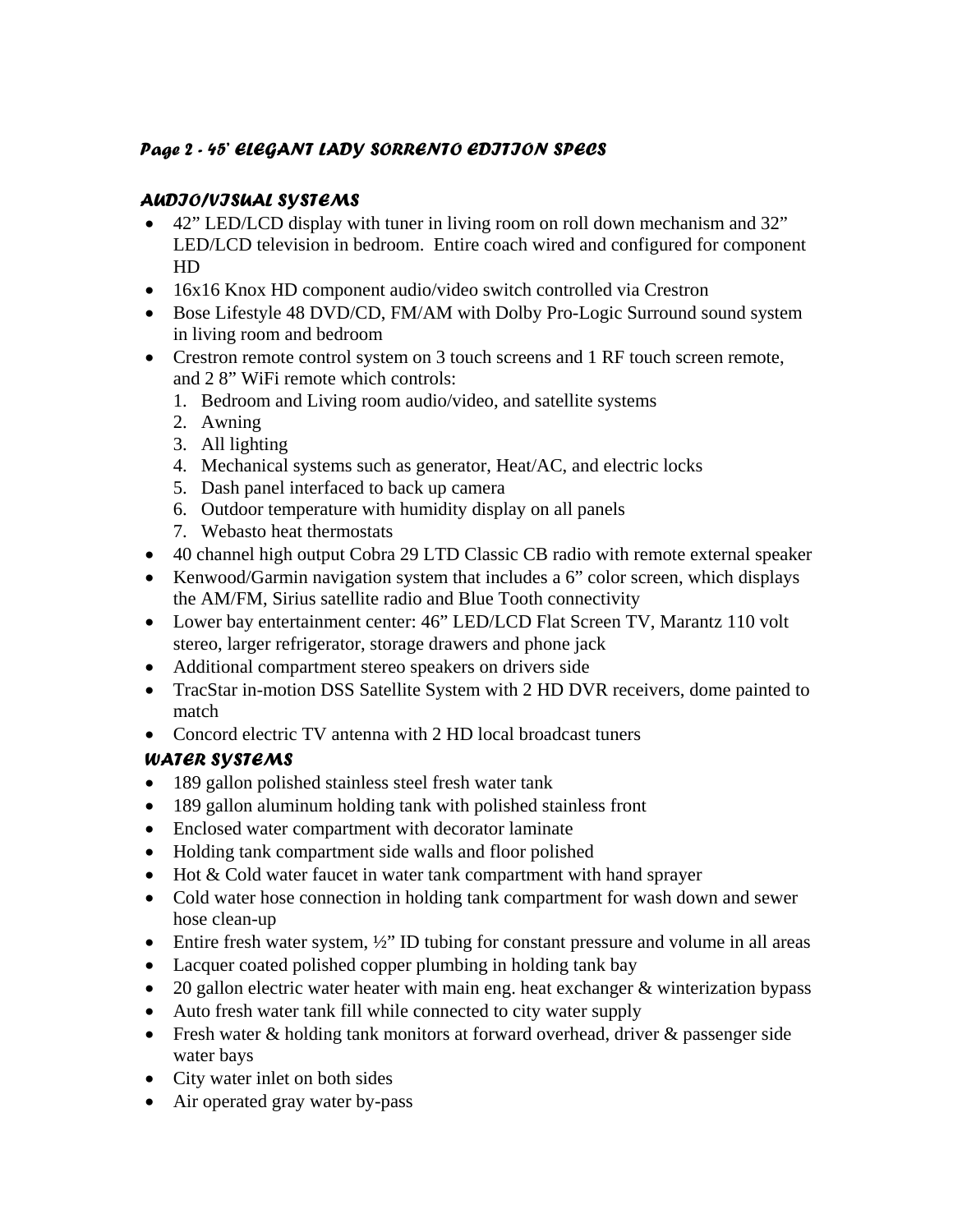### *Page 3 - 45' ELEGANT LADY SORRENTO EDITION SPECS*

#### *WATER SYSTEMS (cont.)*

- Air operated holding tank dump valve on both driver and passenger side
- Air dump valve for fresh water tank
- Starboard side air dump valve
- Macerator pump out system for holding tank
- 110 volt jet-pack water pump with integral pressure vessel & polished stainless steel end cover
- Emergency water shut-off valves located at each faucet
- Culligan 3-stage water treatment unit with reverse osmosis filtration faucet at galley sink

# *BATHROOM/HALL VANITY AREA*

- Water-jet anti-fume toilet
- Fantastic Vent bath fans with rain sensors in toilet room  $\&$  in shower
- Amtico wood flooring
- Tiled bathroom and hall vanity backsplash
- Separate his & her vanities with solid surfacing countertops with intergraded drip edge matching bowls or top mounted glass bowls
- Upgraded double handle vanity faucets
- Halogen lights above each vanity with adjustable directional lighting
- Mirrored bath/hall ceiling
- Solid marble walls in toilet room
- Marble or granite shower with seat and shampoo caddie. Custom made shower pan and shower side walls built with rock board.
- Upgraded sliding  $\frac{1}{2}$  round glass shower door with custom etching (layout permitting)
- Grohe automatic temperature/pressure controlled shower valve with hand sprayer

# *CABINETRY/GALLEY/LIVING ROOM*

- Impressions laminate and wood veneer cabinetry and doors
- Galley cabinetry multi level with large radius sections
- Custom Crown molding at intersection of ceiling and window arches
- Solid surface countertops with integral Neo Classic drip edge design & underside lighting
- Breakfast bar with 2 fixed chairs and 15" LCD monitor.
- Large single bowl galley sink with cover
- Sink cover storage rack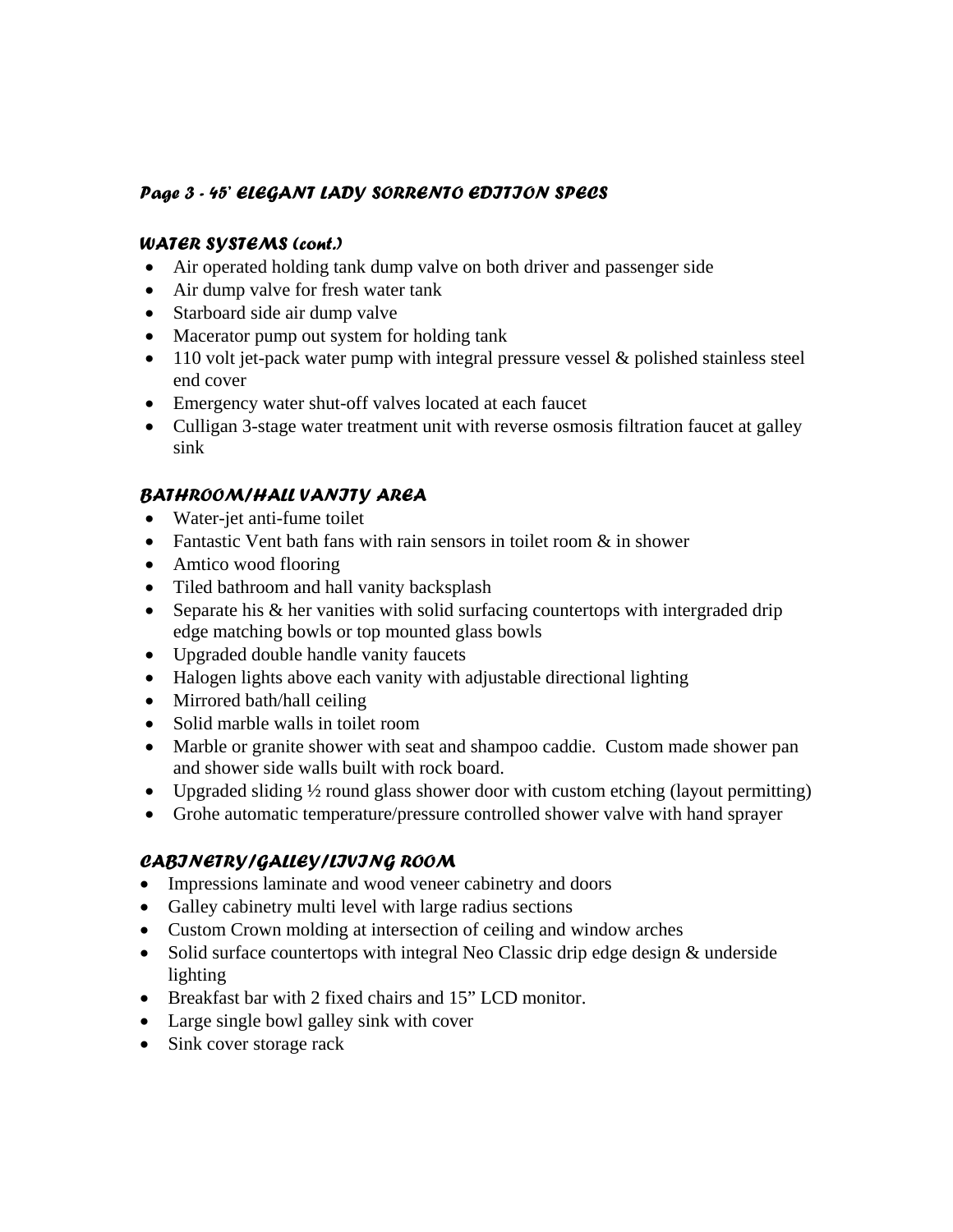### *Page 4 - 45' ELEGANT LADY SORRENTO EDITION SPECS*

#### *CABINETRY/GALLEY/LIVING ROOM (cont.)*

- Adjustable shelves in cabinets and roll-out shelf in galley cabinet
- Galley backsplash are tiled
- Pantry with adjustable shelves
- Concealed paper towel holder
- Automatic coffee maker with water plumbed to it from R/O water system
- Miele Convection Oven/Microwave
- Trash Container Drawer with removable basket and air operated cabinet extension
- Sub-Zero Refrigerator with Freezer Drawers
- Dish Drawer dishwasher unit
- Bosch stacking washer/dryer unit
- 2-burner, 220 volt Gaggenau cooktop, recessed with cover
- All interior walls of cabinets fully finished and laminated
- All cabinetry sub straight manufactured of hardwood and lightweight cored material
- Cabinets are attached directly to coach framework
- All cabinet doors and drawers have positive catches
- Floors of cabinets and drawer boxes lined with a secured plush covering
- Single lever galley faucet with integral spray nozzle
- Liberty Coach designed mirrored and upholstered ceiling with custom designed wood moldings throughout with abundant halogen down lighting on dimmers
- Custom cut tile flooring in galley and hallway with inlay design
- CAD/CAM manufactured window frame surrounds designed to fit to coach window profile to allow most spacious "open" interior feeling
- Window frames designed with custom wood carved moldings and plastered look upper sections; all hand painted and hand rubbed
- Custom built overstuffed electric sleeper sofa
- Living room cabinet with 2 recliners
- Custom decorative throw pillows
- Quilted lower coach walls and entry door treatment
- Electrically operated window shades in living room with remote control
- Individual window shade for each window that can be operated all together or separately with remote.
- Abundant halogen down lighting with dimmers above sofas
- Air-operated pocket door with emergency release
- Tivoli lighting in window arches
- Amtico wood flooring in living room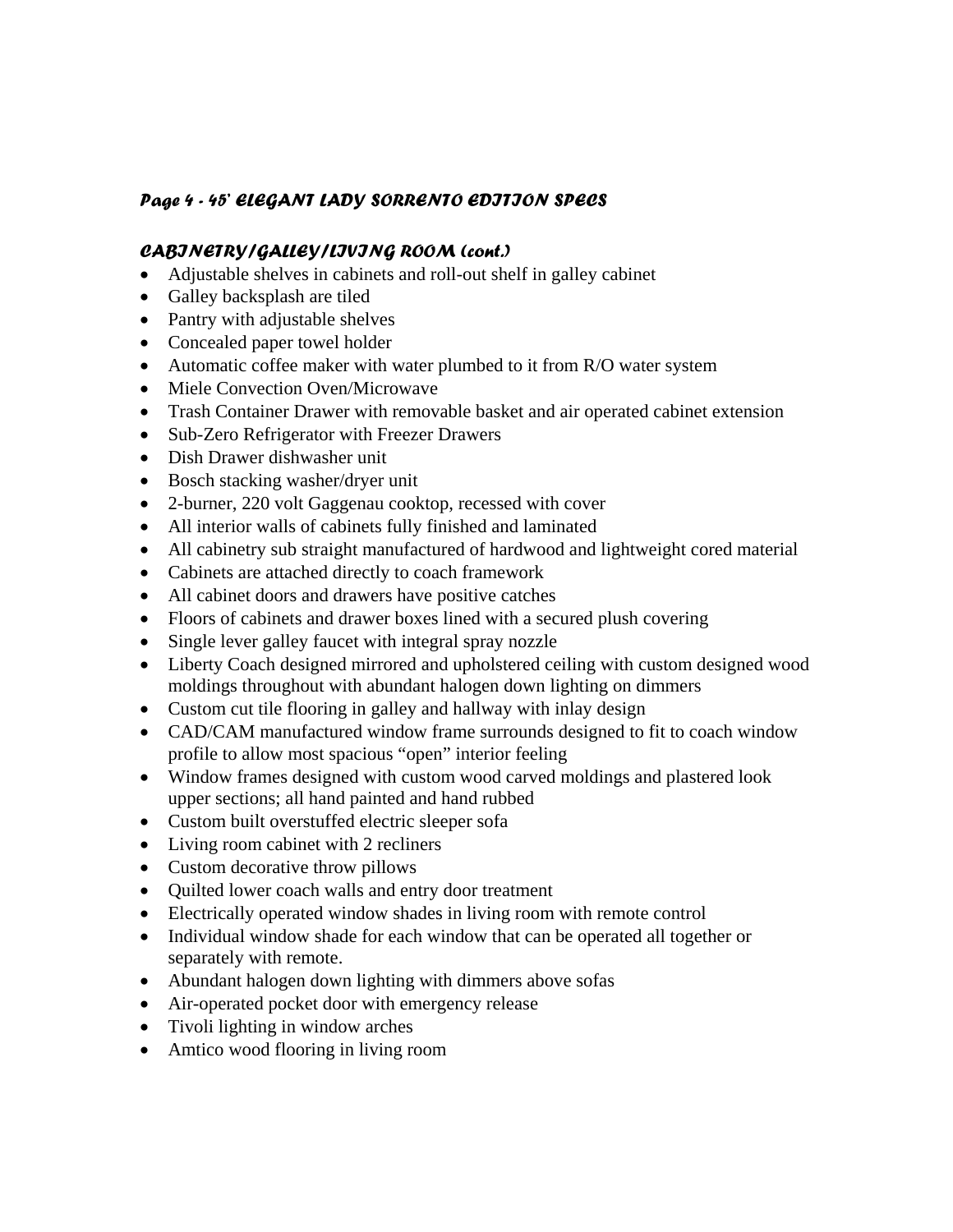### *Page 5 - 45' ELEGANT LADY SORRENTO EDITION SPECS*

#### *BEDROOM*

- Impressions laminated cabinetry with real wood trimmed and decorative inserts
- Custom bedroom ceiling with mirrored treatment, wood moldings
- Reading lights above bed
- Abundant halogen down lighting on dimmers
- Electrically operated blackout window shades with remote control.
- King size bed with Temper-pedic mattress
- Upholstered bed base
- Bed raised on toe board with decorative accent lighting underneath
- Custom quilted and shirred bedspread
- Mirror treatment on underside of bed deck
- Upholstered walls & window sills
- Ultrasuede and fabric upgrades
- Custom made decorative throw pillows
- Large digital safe at the foot of bed
- Digital clock with alarm, snooze and dimmer
- Air operated pocket door from hallway to bedroom

### *DASHBOARD/ELECTRONICS/DRIVER'S AREA*

- Air operated step well cover with dual controls at driver and passenger side
- Entrance door step apron covered in polished stainless steel
- Handrail at inside entry
- Blacked-out front overhead cabinet
- Upholstered & padded bullnose edge on bottom of forward overhead cabinet
- Driver & Passenger dash upholstered in gathered leather
- Electric privacy shades for driver & passenger with controls at driver's dash and passenger cabinet
- Electric sun shades for driver & passenger windshields with controls at driver's dash and passenger cabinet
- Wood Smart Wheel, steering wheel
- Exclusive Liberty Coach custom upholstered driver's dash with illuminated dash panels, operator indicator and warning lights
- Custom Burlwood dash panels
- Snack tray at dash
- Knoelder air-ride custom upholstered leather and contrast insert drivers seat with electric base, heat, cooling, and massage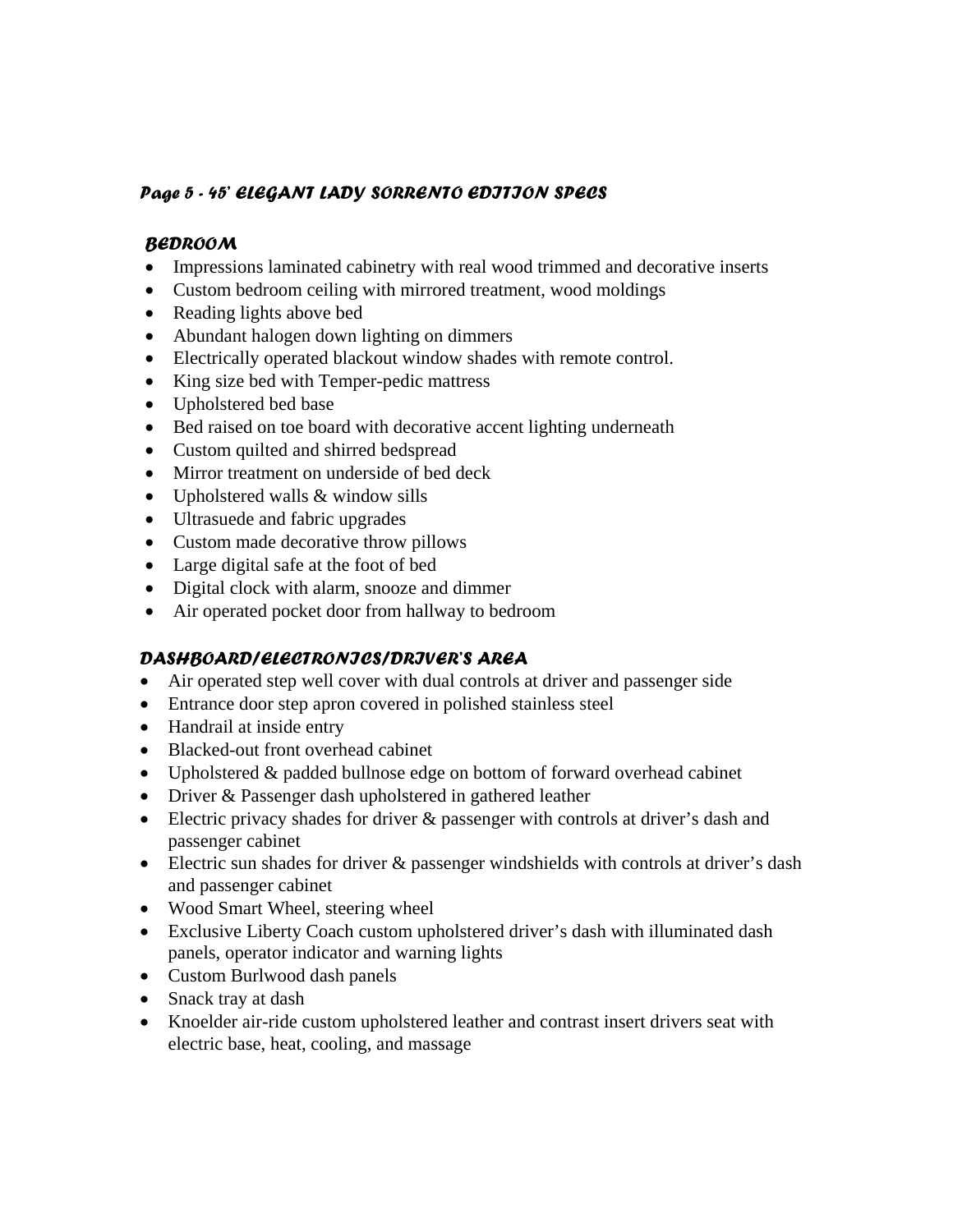# *Page 6 - 45' ELEGANT LADY SORRENTO EDITION SPECS*

#### *DASHBOARD/ELECTRONICS/DRIVER'S AREA (cont.)*

- 28" leather and contrast insert Villa six-way power co-pilot seat with footrest, heat and massage
- Driver and passenger map lights
- Digital clock positioned for ease of drivers viewing and readable for passenger and from living room and galley area
- Ergonomically engineered gauge and switch locations at driver's dash
- Generator battery gauge
- Generator temperature gauge
- DC Amp and Voltmeters for engine and house batteries at dash
- 3- Master lighting switch controls
- 3- Tivoli accent lighting master switch controls
- Electric bay door locks with controls at driver, passenger, bedroom
- Upholstered entrance door with decorative design and LED lighting
- Keyless touchpad entry system with key fob and integral alarm system
- Escort radar detector with front and rear receivers including laser detection built into dash
- High resolution color back-up camera w/pan-tilt interfaced to the Crestron dash panel
- Rechargeable flashlight at passenger cabinet
- Key ring hanger at entrance door designed to hold 5 sets of keys
- 2 tier driver console with drawer storage, cup holder, and recessed snack tray
- Generator stop/start controls at dash, galley, bedroom, & lower compartment

# *EXTERIOR/UNDERCOMPARTMENT*

- Keyless touchpad entry system
- Steering wheel controlled air horn mounted behind front bumper
- Exclusive time-proven Liberty Coach designed Auto Level system with independent front, left rear and right rear manual override
- Sun Screens fit to inside of windshield and exterior side windows
- Custom designed upholstered removable front bra
- PIAA driving lights
- Train horn
- Musical horns
- Exterior Siren
- Liberty Coach manufactured docking light, and front end trim
- Air Horns mounted behind front bumper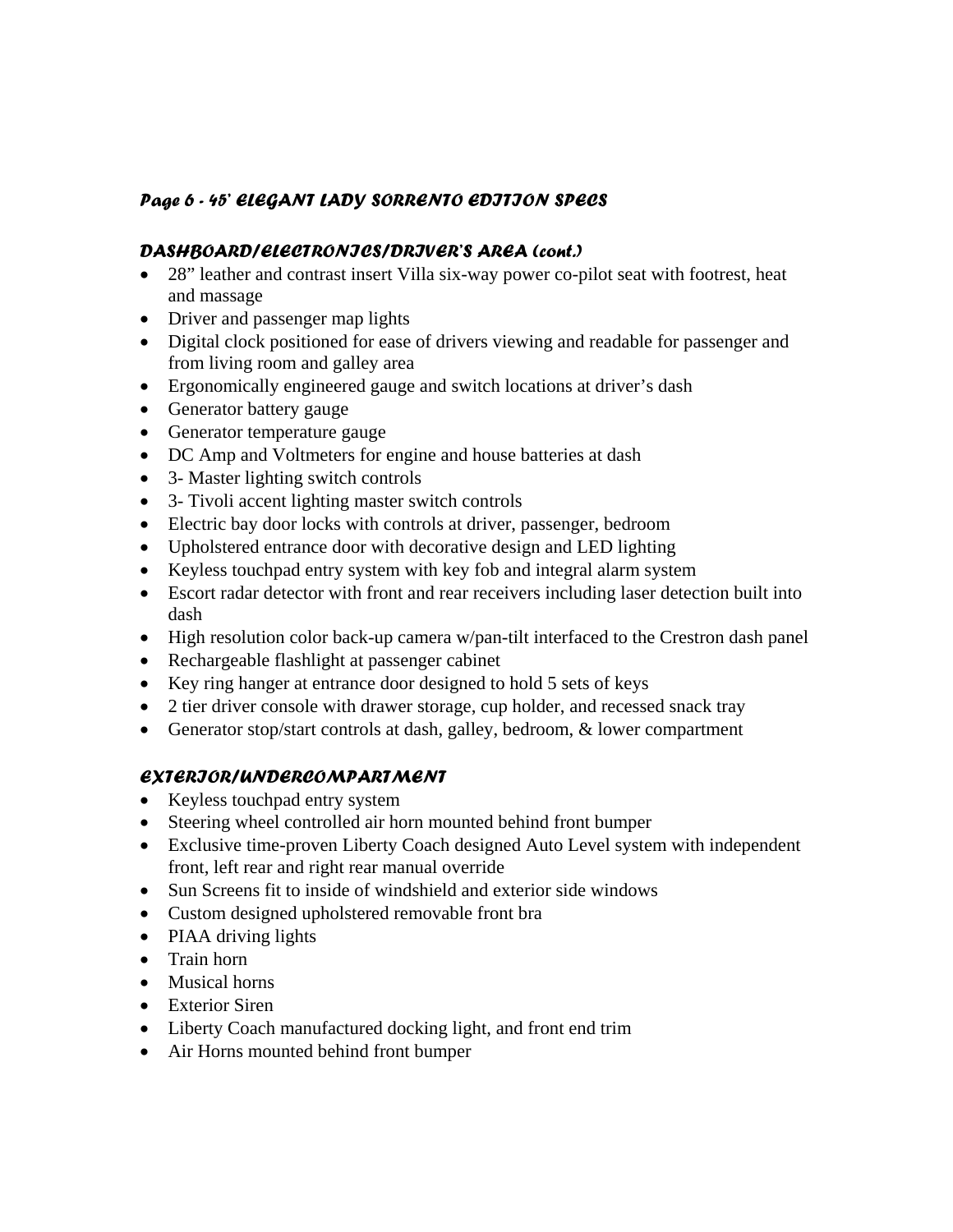# *Page 7 - 45' ELEGANT LADY SORRENTO EDITION SPECS*

#### *EXTERIOR/UNDERCOMPARTMENT (cont.)*

- Liberty Coach manufactured polished stainless steel side rails
- Exterior light mounted above power inlet on both sides for night hook-up
- Exterior light near front door
- 2 Exterior lights mounted on the bottom of entertainment center bay door
- Zip Dee New Century box type awning system mounted on the roof full length driver and passenger side with front and rear interface caps; entire system painted to match coach. System controlled by the Crestron system with wind sensors included
- 4 Zip Dee chairs embroidered with Liberty Coach logo
- Wheel decor package
- Drive axle flap with polished trim on fenders
- 12 marker lights with polished stainless steel marker light trim
- Rear mud flap with polished stainless steel trim
- Polished stainless steel weights on all splash guards
- Docking lights mounted below rear bumper
- Custom designed polished stainless steel exhaust tip for generator exhaust
- Exclusive Liberty Coach manufactured full-fit polished stainless steel tail light covers
- Exclusive Liberty Coach manufactured polished stainless steel main engine belt guard
- Extra large lights in engine compartment
- Racor engine filter
- Trailer hitch with light converter package for 3 or 4 tail light combinations
- 220 volt 30amp trailer power outlet at rear of coach.
- Stainless cap on trailer hitch
- Exclusive Liberty Coach logo trailer hitch cover
- Exclusive Liberty Coach rear camera lens clearing device operated from dash
- Liberty Coach manufactured roll-out tray in  $1<sup>st</sup>$  and  $2<sup>nd</sup>$  bay passenger side
- Durable, high-quality carpet for undercompartment flooring
- All stainless steel screws and bolts in undercompartment construction
- Hanging drawer in  $1<sup>st</sup>$  and  $2<sup>nd</sup>$  bay passenger side
- Decorator laminate on lower bay cabinets
- Metal floor in water compartment
- Enclosed holding tank & water compartment
- Holding tank compartment side walls polished
- LED under coach lighting
- 3M Protech shield on all front painted surfaces below windshield